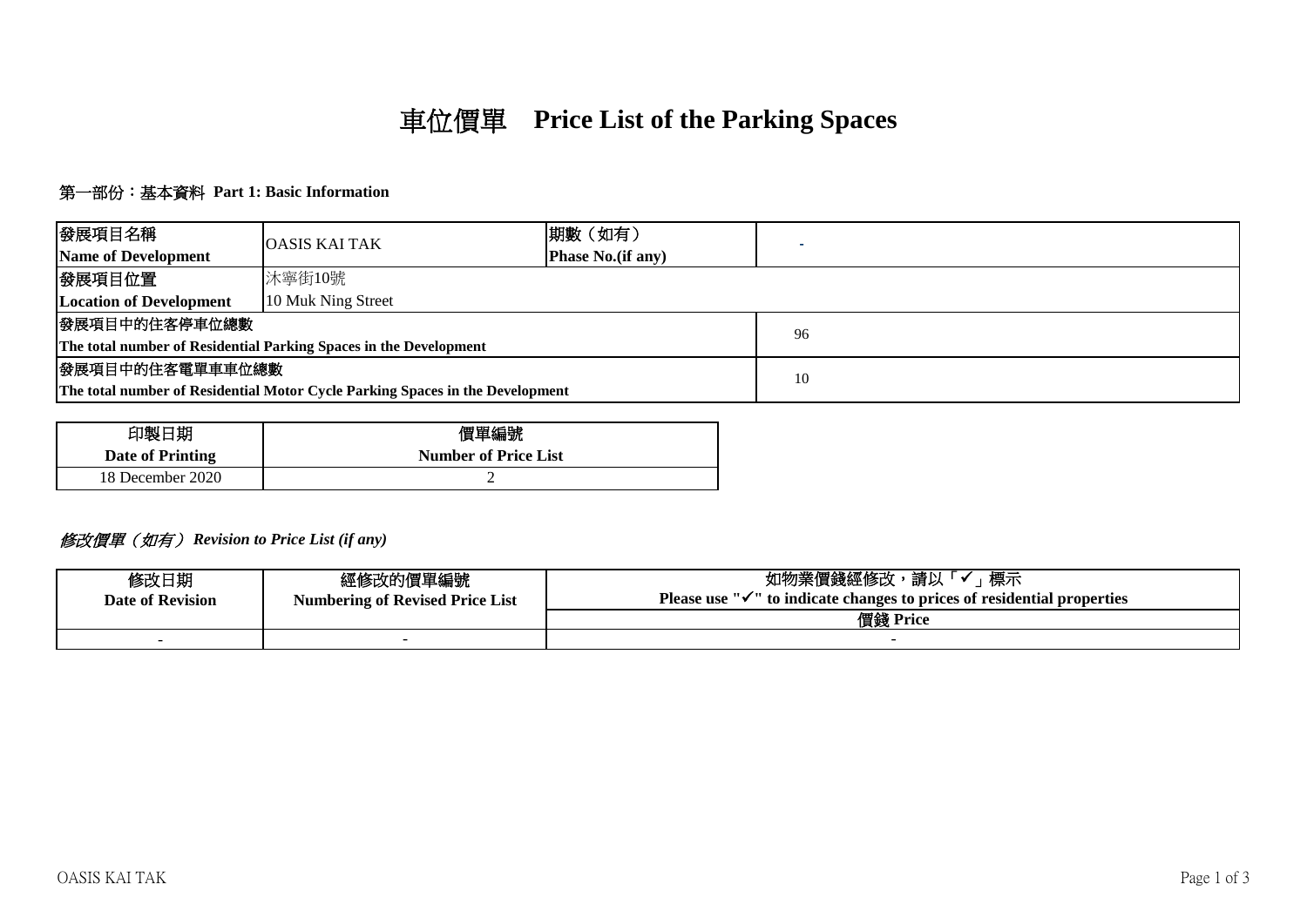|                | 地庫1樓住客停車位                             |               | 地庫1樓住客停車位 |                                 |  |
|----------------|---------------------------------------|---------------|-----------|---------------------------------|--|
|                | <b>B1/F Residential Parking Space</b> |               |           | <b>B1/F</b> Residential Parking |  |
| 車位編號           | 售價                                    | 備註            | 車位編號      | 售價                              |  |
| $C/P$ No.      | Price                                 | <b>Remark</b> | $CP$ No.  | Price                           |  |
| 3              | \$3,280,000                           | #             | 54        | \$3,380,000                     |  |
| $\overline{4}$ | \$3,280,000                           | $\#$          | 57        | \$3,280,000                     |  |
| $\overline{7}$ | \$3,380,000                           |               | 58        | \$3,380,000                     |  |
| 8              | \$3,280,000                           | #             | 59        | \$3,500,000                     |  |
| 9              | \$3,380,000                           | #             | 61        | \$3,280,000                     |  |
| 14             | \$3,280,000                           |               | 72        | \$3,380,000                     |  |
| 21             | \$3,380,000                           | #             | 73        | \$3,380,000                     |  |
| 22             | \$3,280,000                           | #             | 74        | \$3,280,000                     |  |
| 32             | \$3,380,000                           | #             | 75        | \$3,280,000                     |  |
| 33             | \$3,280,000                           |               | 76        | \$3,280,000                     |  |
| 37             | \$3,280,000                           |               | 77        | \$3,600,000                     |  |
| 39             | \$3,380,000                           |               | 78        | \$3,380,000                     |  |
| 42             | \$3,280,000                           |               | 85        | \$3,380,000                     |  |
| 43             | \$3,380,000                           |               | 86        | \$3,280,000                     |  |
| 46             | \$3,280,000                           |               | 93        | \$3,380,000                     |  |
| 50             | \$3,280,000                           |               | 95        | \$3,380,000                     |  |
| 51             | \$3,380,000                           |               | 96        | \$3,380,000                     |  |
| 53             | \$3,280,000                           |               |           |                                 |  |

|                | 地庫1樓住客停車位                             |               |          | 地庫1 樓住客停車位                            |               |
|----------------|---------------------------------------|---------------|----------|---------------------------------------|---------------|
|                | <b>B1/F Residential Parking Space</b> |               |          | <b>B1/F Residential Parking Space</b> |               |
| 車位編號           | 售價                                    | 備註            | 車位編號     | 售價                                    | 備註            |
| $C/P$ No.      | Price                                 | <b>Remark</b> | $CP$ No. | <b>Price</b>                          | <b>Remark</b> |
| 3              | \$3,280,000                           | #             | 54       | \$3,380,000                           |               |
| $\overline{4}$ | \$3,280,000                           | $\#$          | 57       | \$3,280,000                           |               |
| $\tau$         | \$3,380,000                           |               | 58       | \$3,380,000                           |               |
| 8              | \$3,280,000                           | #             | 59       | \$3,500,000                           |               |
| 9              | \$3,380,000                           | $\#$          | 61       | \$3,280,000                           | $\#$          |
| 14             | \$3,280,000                           |               | 72       | \$3,380,000                           |               |
| 21             | \$3,380,000                           | $\#$          | 73       | \$3,380,000                           | #             |
| 22             | \$3,280,000                           | $\#$          | 74       | \$3,280,000                           | $\#$          |
| 32             | \$3,380,000                           | #             | 75       | \$3,280,000                           |               |
| 33             | \$3,280,000                           |               | 76       | \$3,280,000                           |               |
| 37             | \$3,280,000                           |               | 77       | \$3,600,000                           |               |
| 39             | \$3,380,000                           |               | 78       | \$3,380,000                           |               |
| 42             | \$3,280,000                           |               | 85       | \$3,380,000                           | #             |
| 43             | \$3,380,000                           |               | 86       | \$3,280,000                           | $\#$          |
| 46             | \$3,280,000                           |               | 93       | \$3,380,000                           |               |
| 50             | \$3,280,000                           |               | 95       | \$3,380,000                           |               |
| 51             | \$3,380,000                           |               | 96       | \$3,380,000                           | #             |
|                |                                       |               |          |                                       |               |

備註: 本價單上設"#"的住客停車位暫將不出售。

Remarks: Residential Parking Space(s) marked with "#" in this price list is/are not offered for sale.